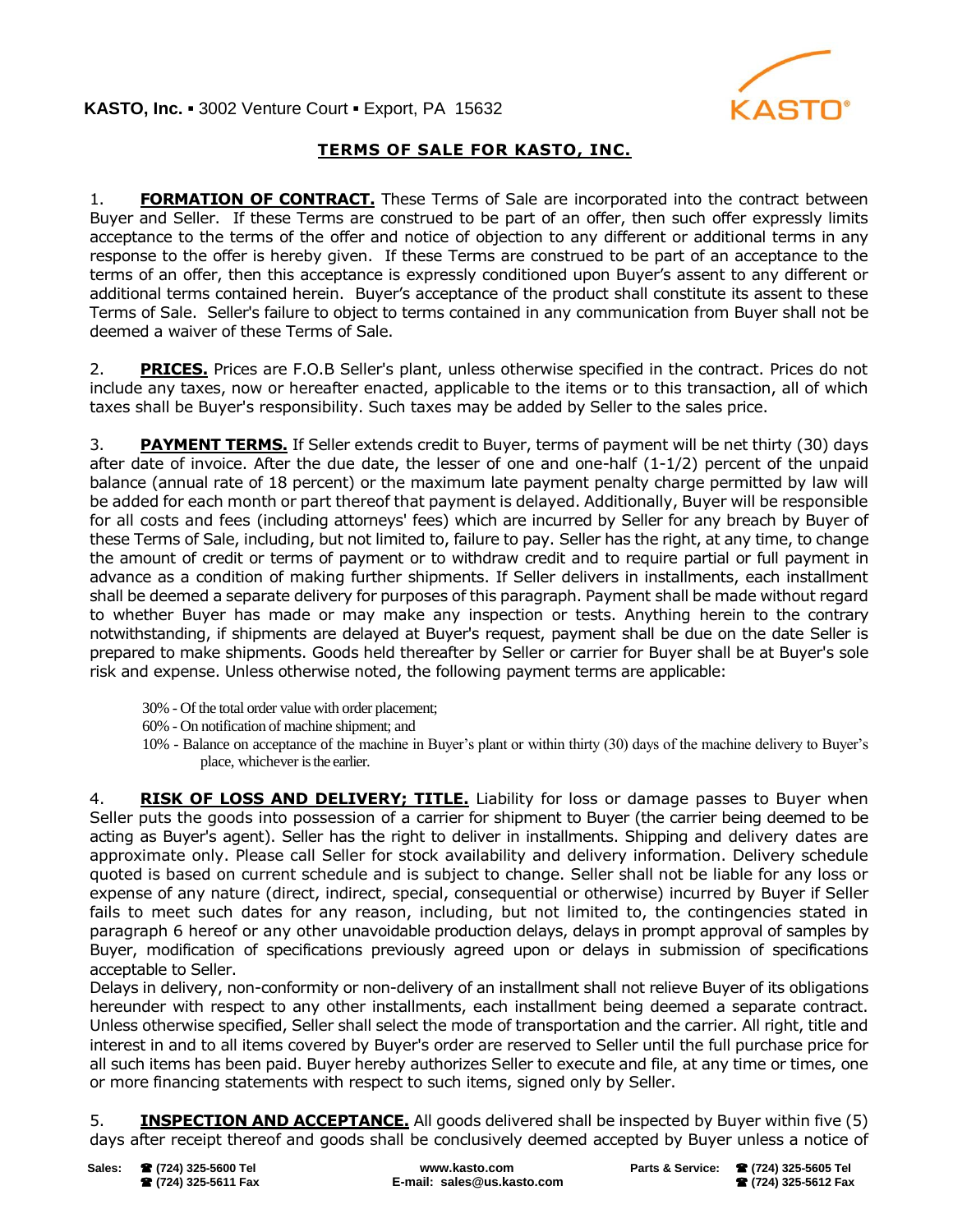rejection has been sent by Buyer to Seller within such five (5) day period. Rejected goods shall be placed by Buyer in safe storage for inspection by Seller.

6. **CONTINGENCIES.** Seller shall not be liable for any delay in performance or for nonperformance in whole or in part caused by the occurrence of any contingency beyond the control either of Seller or Seller's suppliers, including but not limited to, war (whether an actual declaration thereof is made or not), sabotage, insurrection, riot or other act of civil disobedience, act of public enemy, failure or delay in transportation, act of any government or any agency or subdivision thereof affecting the terms of this contract or otherwise, judicial action, labor dispute, accident, fire, explosion, flood, storm or other Act of God, shortage of labor, fuel, raw materials, tools, dies or equipment, or technical or yield failure. Any such delays shall excuse Seller from performance and Seller's time for performance shall be extended, for the period of the delays and for a reasonable period thereafter. If any contingency occurs, Seller may allocate production and deliveries among any or all of Seller's customers as Seller may determine, including without limitation, regular customers not then under contract and Seller's (including Seller's subsidiaries and affiliates) own requirements for further manufacture or other use.

7. **SUBSTITUTION AND MODIFICATION OF GOODS.** Seller has the right to modify the specifications of goods designed by Seller and substitute equivalent goods manufactured to such modified specifications.

8. **WARRANTIES.** Seller except as otherwise herein provided, warrants for a period of twelve (12) months dating from acceptance of goods that the goods shall be free from material defects in materials and workmanship, provided the good(s) are still in the possession of the original Buyer and used under normal and reasonable conditions of operation and maintenance and provided that the Buyer has fulfilled all financial obligations of the transaction. Seller's warranties shall not extend to any items subjected to accident, misuse, neglect, alteration, improper installation, improper testing or unauthorized repair. As to goods not manufactured by Seller, at Buyer's request, Seller, to the extent permitted by Seller's contract with its supplier, shall assign to Buyer any rights Seller may have under any warranty of the supplier thereof.

Seller's warranties extend to the Buyer and to no other person or entity.

Seller's warranties as hereinabove set forth shall not be enlarged, diminished or affected by, and no obligation or liability shall arise or grow out of, Seller's rendering of technical advice or service in connection with Buyer's order of the goods furnished hereunder.

THERE ARE NO OTHER WARRANTIES, EXPRESS OR IMPLIED, WRITTEN OR ORAL, INCLUDING, BUT NOT LIMITED TO, WARRANTIES OF MERCHANTABILITY AND FITNESS FOR A PARTICULAR PURPOSE.

9. **PROPRIETARY RIGHTS AND CONFIDENTIALITY.** All information, know how, programming, software, trademarks, trade secrets, plans, drawings, specifications, designs and patterns furnished or created by Seller or by Seller's agents or contractors (other than Buyer) and any and all property rights embodied therein are and shall remain the sole property of Seller and neither Buyer nor any other party shall have or acquire any interest therein.

10. **TERMINATION.** This contract shall not be terminated by Buyer without Seller's prior written consent. If Buyer terminates (with or without Seller's consent), repudiates or otherwise breaches the contract, in addition to any applicable remedies and damages specified below, Buyer shall be liable for termination charges including, without limitation, a price adjustment based on the quantity of goods actually delivered and all of Seller's losses and costs, direct and indirect (including, without limitation, losses attributable to currency fluctuations and conversion), incurred and committed for this contract together with reasonable allowance for prorated expenses and anticipated profits.

## 11. **REMEDIES AND DAMAGES.**

(a) Where Buyer rightfully and timely rejects or justifiably revokes acceptance of items or where Buyer has accepted nonconforming items and has timely notified Seller of a breach of warranty, Seller's sole and exclusive liability will be (at Seller's option) to repair, replace or credit Buyer's account with respect to any non-conforming goods returned to Seller during the applicable warranty period set forth above, upon the following conditions: